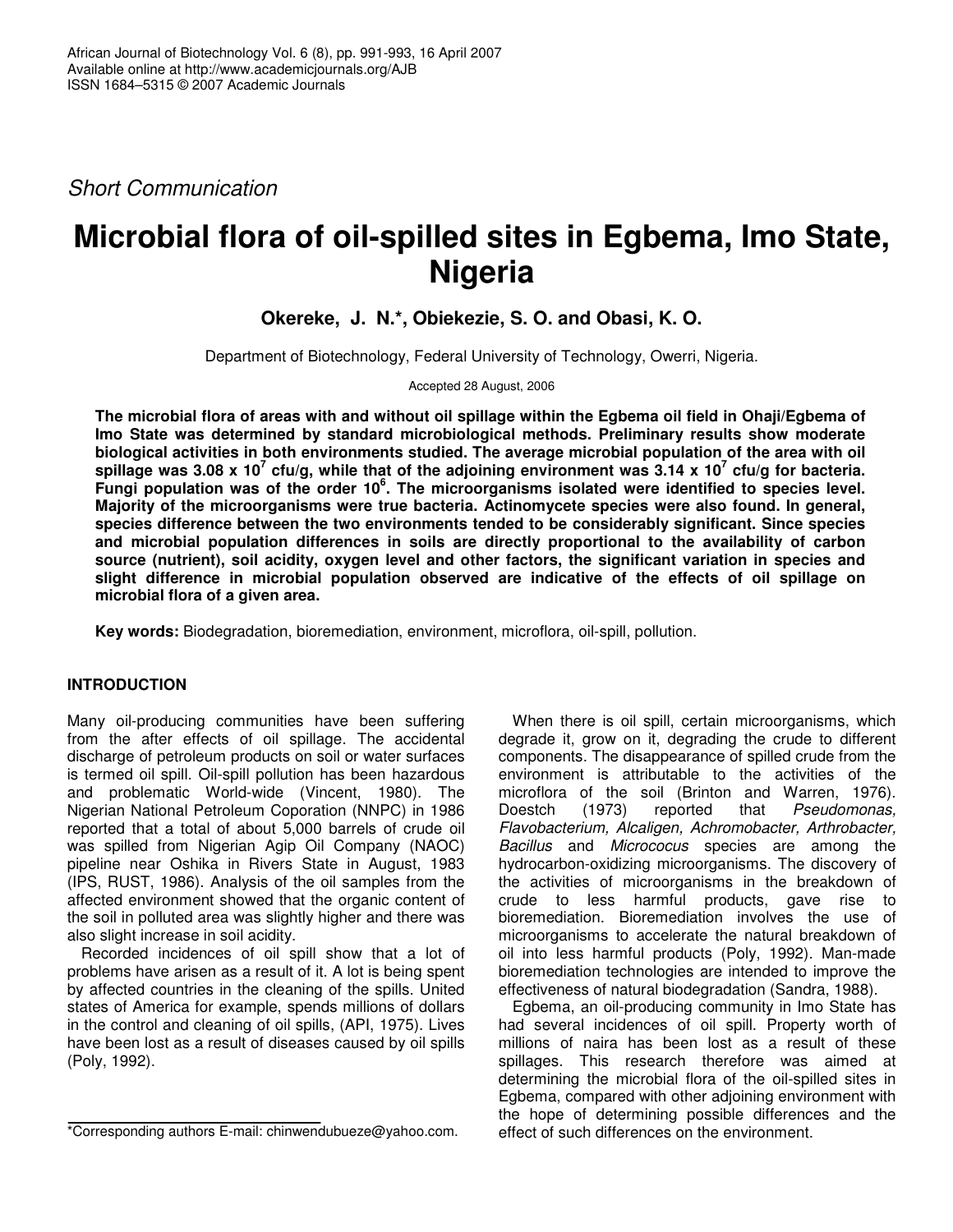| <b>Sample</b> | Oil - spilled Area  |                     | Non Oil- spilled Area        |                     |
|---------------|---------------------|---------------------|------------------------------|---------------------|
|               | Bacteria (cfu/g)    | Fungi (cfu/g)       | Bacteria (cfu/g)             | Fungi (cfu/g)       |
|               | $8.4 \times 10^{7}$ | $12 \times 10^{6}$  | $4.8 \times 10^{7}$          | $2.0 \times 10^{6}$ |
|               | $1.8 \times 10^{7}$ | $6 \times 10^6$     | $1.6 \times 10^{7}$          | $8.0 \times 10^{6}$ |
| 3             | $1.7 \times 10^{7}$ |                     | 6.3 x $10^{7}$               |                     |
|               | $1.4 \times 10^{7}$ |                     | 1.1 $\times$ 10 <sup>7</sup> |                     |
|               | 2.1 x $10^7$        |                     | $1.9 \times 10^{7}$          |                     |
| Average       | 3.08 x $10^7$       | $9.0 \times 10^{6}$ | $3.14 \times 10^{7}$         | $5.0 \times 10^{6}$ |

**Table 1.** Total microbial population of soil samples from Egbema.

**Table 2.** Bacteria most frequently isolated from soil samples from Egbema.

| Oil-spilled area      | Non oil-spilled area |  |
|-----------------------|----------------------|--|
| Pseudomonas spp.      | Pseudomonas spp.     |  |
| Bacillus spp.         | Arthrobacter spp.    |  |
| Corynebacteriaum spp. | Actinomycetes spp.   |  |
| Staphylococcus spp.   |                      |  |
| Actinomycetes spp.    |                      |  |

**Table 3.** Fungi most frequently isolated from soil samples from Egbema.

| <b>Sample</b>        | <b>Morphology</b>              | Type of organism | <b>Species</b>        |
|----------------------|--------------------------------|------------------|-----------------------|
| Oil-spilled Area     | Ovoid Spheres                  | Yeast-like       | Candida spp           |
|                      | <b>Filamentous</b>             | Mold             | Mucor spp             |
|                      | Filamentous                    | Mold             | Rhizopus spp          |
|                      | Filamentous                    | Mold             | Aspergillus spp       |
| Non oil-spilled Area | Ovoid Spheres (ii) Filamentous | Yeast-like Mold  | Candida spp Mucor spp |

#### **MATERIALS AND METHODS**

Soil samples used for this study were collected using polythen bags, from two different locations in Egbema in Ohaji/Egbema local government area of Imo State. Five different soil samples were collected from where there was oil spillage. Another five soil samples were collected from the adjoining environment where there was no oil spillage. The samples were labeled accordingly (SA1 -SA5 and SB1 – SB5). Standard microbiological procedures were employed in collection and handling of the soil samples and they were analyzed within 24 h of collection.

In the laboratory, 10 g of each of the soil samples was weighed and transferred into 250 ml flask containing 90 ml of sterile distilled water. The suspensions were shaken intermittently for about 30 min. Each solution was allowed to stand for about 1 h after which the suspension was decanted into another 250 ml flask. Serial dilution of each suspension was made and 1 ml of the required dilution added to sterile petri dishes.

The total plate count was done by the pour plate method using nutrient agar (oxoid). The plates were incubated at 37 $\mathrm{^0C}$  for 48 h. Total plate count (APC) was carried out using a colony counter (Scientific-Cock Limited) model M.E. 16. Plates for culturing fungi were made of Potato Dextrose Agar (PDA) and were incubated at 30°C for three days. Identification of fungi isolates was based on the colony and cell morphology while characterization and identification of bacterial genera was done according to Bergey's Manual of Determinative Bacteriology (John, 1993).

### **RESULTS AND DISCUSSION**

Table 1 shows the microbial population of soil samples collected from both locations in Egbema. The average bacterial population of the different samples of soil from oil-spilled area was  $3.08^7$  cfu/g while the average population of the soils from the non-oil spilled area was  $3.14\times10^7$  cfu/g. The most commonly isolated bacteria genera in the oil-spilled area were *Pseudomonas, Bacillus, Corynebacterium, Staphylococcus* and *Actinomycetes.* The most frequently isolated bacteria from the non-oil spilled area were *Pseudomonas, Arthrobacter* and *Actinomycetes* (Table 2)*.*

Fungi were found in both areas. The fungi population in the soils from the oil-spilled area averaged 9.0x10<sup>6</sup>, while that of the surrounding area is  $5.0$ x10<sup> $6$ </sup> cfu/g. The most predominant fungal species from oil-spilled site were *Candida, Mucor, Rhizopus* and *Aspergillus.* The non-oil spilled area had only *Candida* and *Mucor* species (Table 3).

The results show that the two sites studied had some microbiological characteristics in common. The microbial biomass of the environment were of the order 10 $^7$  for bac-